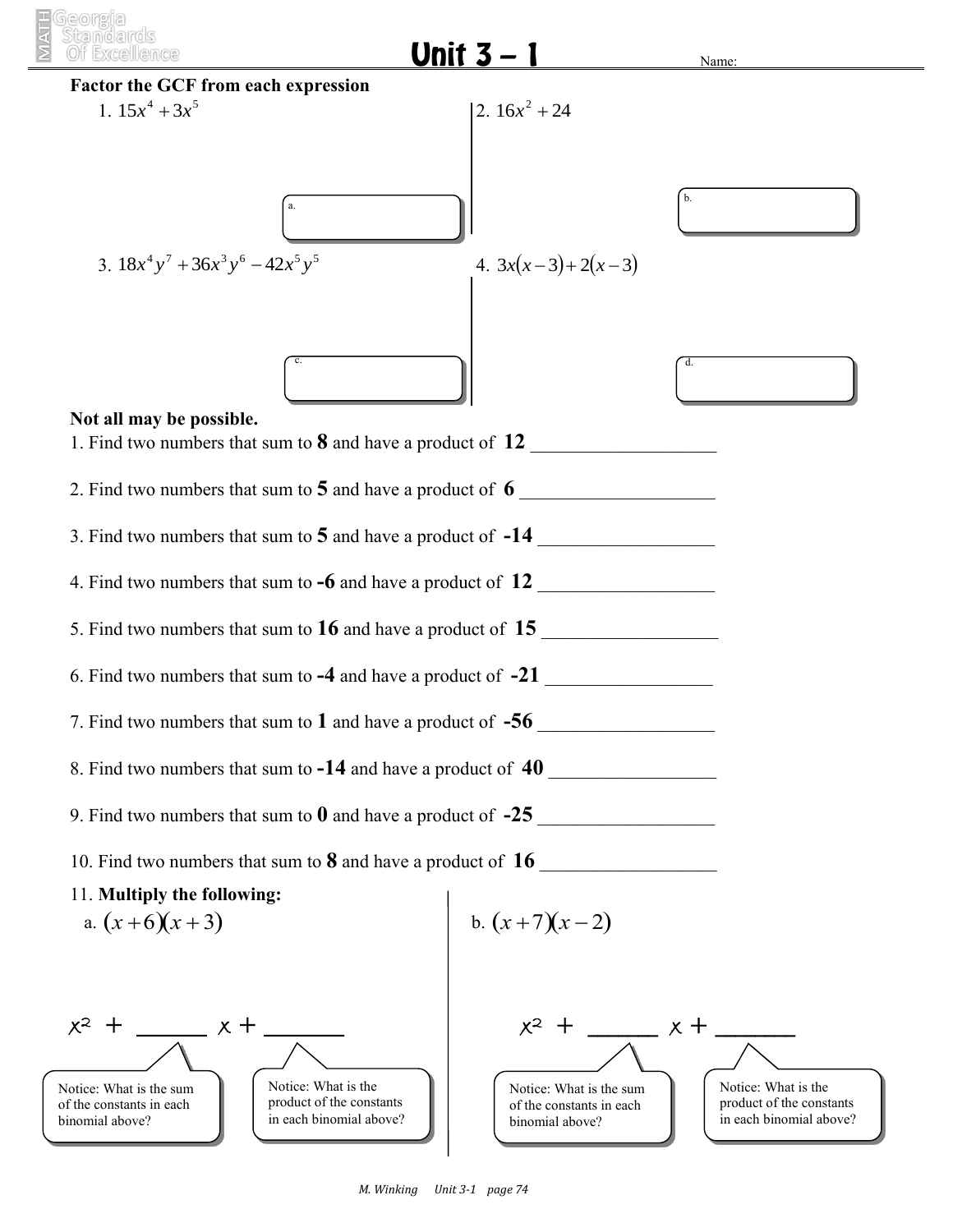| 12. FACTOR the following (not all may be factored): |                         |                          |
|-----------------------------------------------------|-------------------------|--------------------------|
| a. $x^2 + 9x + 18$                                  | b. $x^2 + 6x - 40$      | c. $x^2 + 5x - 14$       |
| d. $a^2 - 7a + 6$                                   | d. $m^2 + 8m + 16$      | e. $g^2 - 11g + 24$      |
| f. $x^2 + 5x - 6$                                   | g. $x^2 + 5x + 6$       | h. $m^2 - 7m - 60$       |
| i. $2g^2 - 14g + 24$                                | j. $3x^3 - 24x^2 - 60x$ | k. $5x^4 - 5x^3 - 30x^2$ |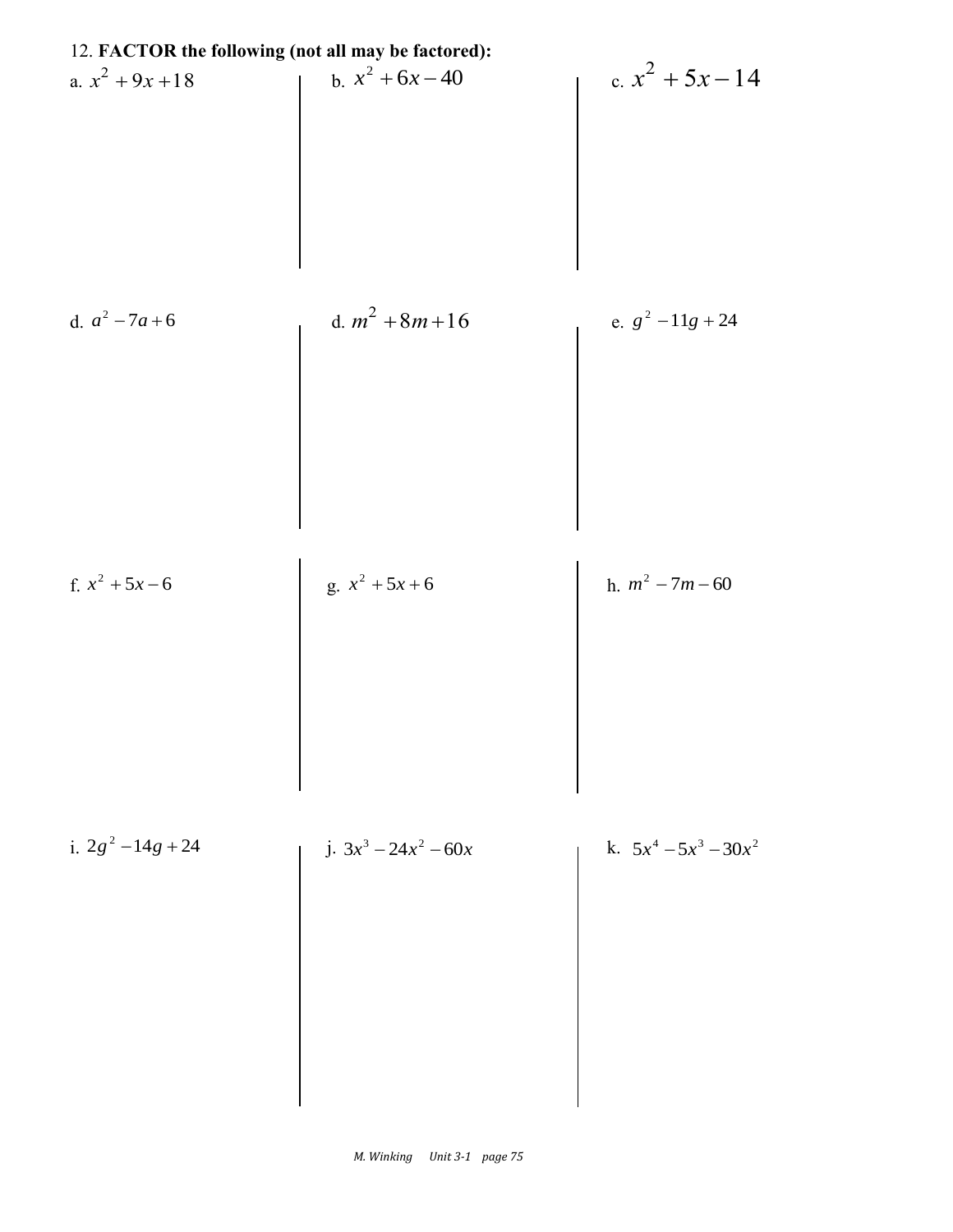| 13. Special Forms            |                                                                      |                                                  |
|------------------------------|----------------------------------------------------------------------|--------------------------------------------------|
| <b>Name</b>                  | Formula                                                              | <b>Example</b>                                   |
| Difference of two<br>squares | $A^{2}-B^{2} = (A+B)(A-B)$                                           | $64x^{2}-9 = (8x)^{2} -3^{2} = (8x+3)(8x-3)$     |
| Perfect square<br>trinomials | $A^{2} + 2AB + B^{2} = (A + B)^{2}$<br>$A^2 - 2AB + B^2 = (A - B)^2$ | $x^{2}-14x+49=x^{2}-2(x\cdot 7)+7^{2}=(x-7)^{2}$ |
| a. $x^2 - 36$                | b. $m^2 + 9$                                                         | c. $m^4 - 81$                                    |
| d. $4b^2 - 400$              | e. $4x^2 + 12x + 9$                                                  | f. $64a^2 - 48a + 9$                             |
| $121a^8 - 64b^4$<br>g.       | h. $18m^5 + 48m^3 + 32m$                                             | i. $36x^4 - 60x^2y^3 + 25y^6$                    |

## **14. Find the volume of the rectangular prism shown below**



**15. Describe the area of the shaded region as a polynomial**